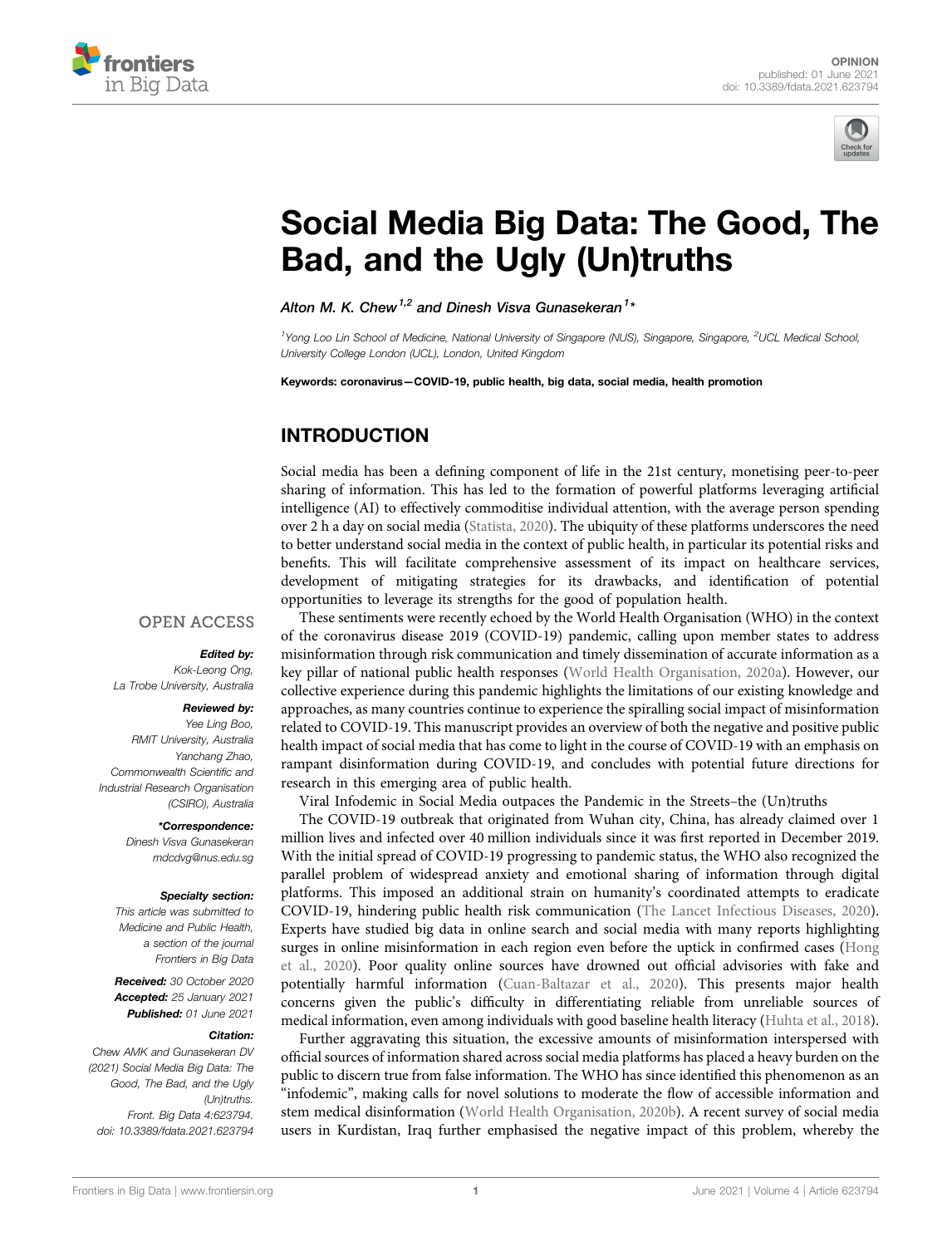researchers have reported how health-related content featured prominently in social media during COVID-19 with fake news accounting for over a quarter of "fear-inducing" content ([Ahmad](#page-2-4) [and Murad, 2020\)](#page-2-4). This study was not appropriately designed to evaluate the relationship between social media content and fear, which was also inflated by selection bias. However, it does highlight the pervasiveness of this problem particularly considering the prominence of social media in modern life. This begets the need for solutions to adjudicate content in social media, and provide a check and balance to the spread of misinformation via these viral platforms.

Social media big data and public health during COVID-19—the Good and the Bad

The extensive usage of social media naturally includes large amounts of information regarding users' unadulterated feelings and thoughts documented in a publicly visible platform. The collection of this information provides 'naturally-occurring' and publicly-visible big data, that can potentially be applied to improve Public Health responses during Natural disasters and emergencies such as Pandemics. Several such applications of big data have been described during the COVID-19 pandemic, including regular COVID-19 Snapshot MOnitoring (COSMO) initiated in Germany to improve surveillance of misinformation and inform the development of policies and communication messages [\(Betsch et al., 2020](#page-2-5)).

Moreover, researchers from China demonstrated the use of big data from social media platform WeChat to identify trends in communication and searches for key words related to these topics. Using these "infodemiology" techniques, which analyse online user generated content (UGC) to inform public health applications, researchers could correlate digital big data to the progression of the pandemic unfolding in real-time [\(Lu and](#page-2-6) [Zhang, 2020\)](#page-2-6). By harnessing this readily available online information, researches have further demonstrated "infodemiology" techniques for applications such as planning of pandemic responses, optimising the flow of resources, and identifying growing themes of misinformation and/or public concerns real-time to develop targeted public health strategies and communications [\(Wong et al., 2020\)](#page-3-3).

# Emerging Research in Social Media Big Data for Public Health Interventions

The reports described in the previous section have illustrated "infodemiology" techniques that leverage big data from social media for timely insights that could inform the development of critical public health responses. Other researchers have further described the amalgamation of multimodal data from social media complemented by other sources such as traditional news media and online behaviour/market research agency platforms to inform the development of evidence-based public health interventions. These capabilities have been demonstrated for the evaluation of the public's compliance to public health measures as well as the evaluation of national responses to help control the pandemic in China, using data from social media such as Weibo and Tik Tok, the People's Daily major Chinese newspaper, and online market research agency platforms such as Mob-Tech research institute ([Hua and Shaw, 2020](#page-2-7)).

Researchers have further demonstrated the potential utility of new techniques such as Online Ecological Recognition (OER) that combine big data with other emerging technology domains like artificial intelligence (AI) to develop predictive models [\(Li S.](#page-2-8) [et al., 2020](#page-2-8)). This facilitated additional applications beyond the surveillance of information, to evaluating the mental health impact of the pandemic itself. The study demonstrated that negative emotions and sensitivity to social risks increased while positive emotions and life satisfaction plummeted [\(Li S.](#page-2-8) [et al., 2020](#page-2-8)). The results from this particular study corroborated with the Behavioural Immune System (BIS) theory that people tend towards negative emotions when threatened by disease, whereby the spike in negative emotion was heightened during COVID-19 due to the infodemic.

However, another study of 17,865 Weibo users in China highlighted a silver lining regarding the impact of social media during this pandemic, whereby initial negative emotions (after COVID-19 was reported widely) were subsequently balanced by positive emotions as users leveraged social media platforms for peer-support, with trending topics such as "faith" and "blessing". [\(Li S. et al., 2020\)](#page-2-8). These terms reflect greater group cohesiveness given the threat to greater public, and these findings were further replicated in Lombardy based on data from Italy ([Su et al., 2020\)](#page-3-4). Notably, the increased group cohesion occurred in tandem with more monetary and supply donations to regions of need and key organisations including the Hubei Red cross ([Li S. et al., 2020](#page-2-8)). It is thus evident that social media can be leveraged for positive impact, by helping to connect individuals during a crisis and improve individual alignment for common good. This has additional implications for other aspects of medication, including the use of these platforms for health promotion and raising awareness about critical health-related problems ([Horrell](#page-2-9) [et al., 2019](#page-2-9)). Through further investigation and refinement of these methods, public health organisations will be able to optimise response strategies in real-time by extrapolating trends in transmission, communication content, information flow, and population sentiment.

# What Lies Ahead

Our article has highlighted the potential impact of social media big data to be a double-edged sword. Presently, the negative impact has gained much visibility and criticism, due to limited mechanisms for differentiating reliable information from misinformation, and mitigating the risks of the latter. Fortunately, increasing coordination between social media platform providers, non-governmental organisations, and governments have given rise to promising collaborations such as the "Share verified" initiative led by the United Nations (UN) to build a freely-accessible resource of reliable health content and front-end flags to redirect individuals to reliable sources in order to address misinformation. Ultimately, long-term solutions may require new legislation to govern the creation and dissemination of misinformation online. Regulations have been effectively applied for other public health challenges, such as tobacco advertising regulations to reduce population exposure to marketing and cues to smoke [\(Henriksen, 2012\)](#page-2-10).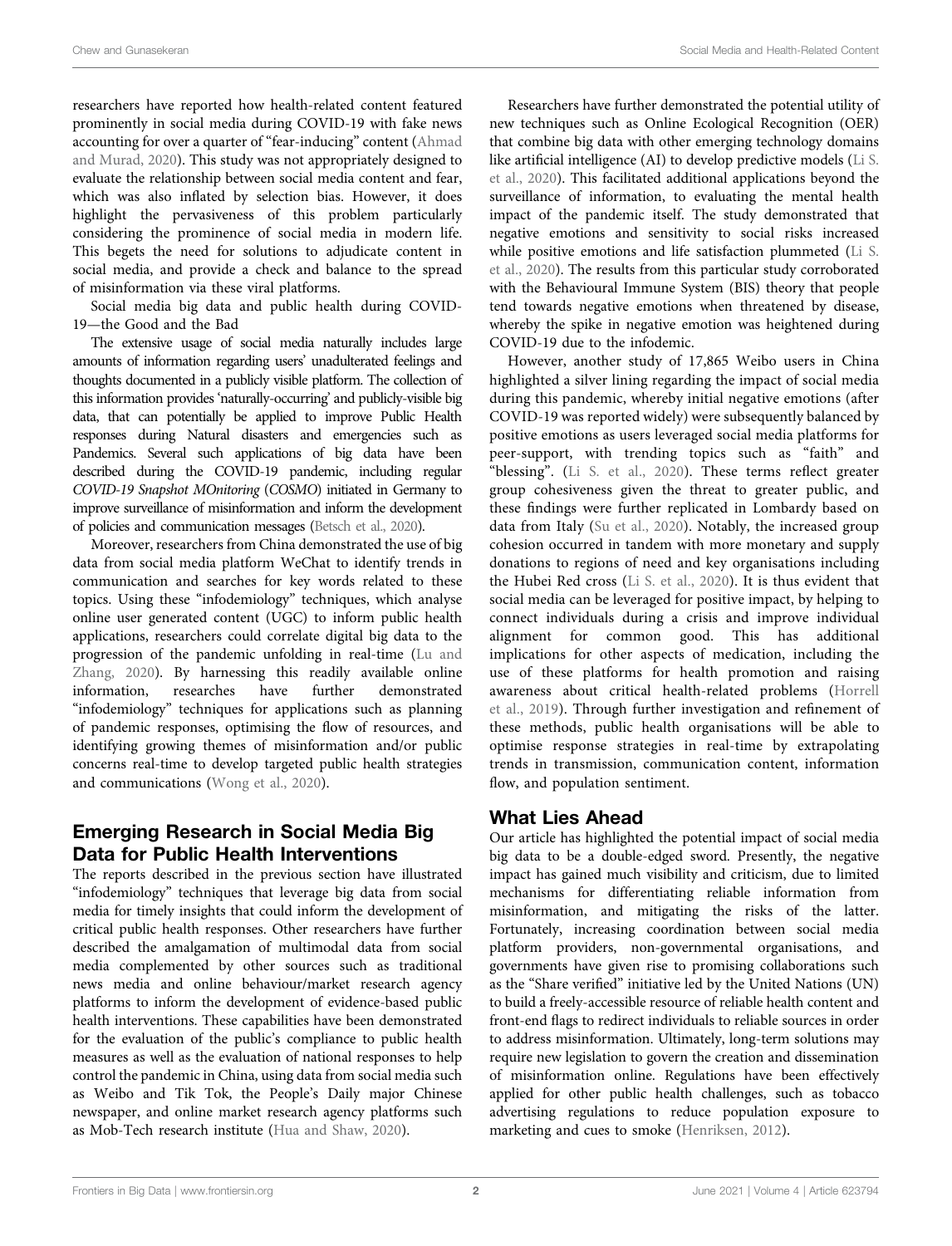However, in the case of online misinformation, the enforcement of such legislation will be significantly more complexed, given the scale of individuals as potential sources as opposed to corporations that are stakeholders within the tobacco industry. This will likely require methods such as COSMO for big data surveillance, with incorporation of AI analytics of the social media big data to scale up enforcement. This also begets consideration of developing alternatives and complements to social media as sources of reliable health information hosting and exchange, with several recently launched in response to COVID-19 misinformation. Online health communities (OHCs) have drawn increasing interest in the domain of virtual social networks due to their potential to amplify positive impact such as peer-support and quality data as a source of health evidence [\(Smith et al., 2017](#page-2-11); [Audrain-Pontevia et al., 2019\)](#page-2-12), as well as mitigate against negative impact through policies against the promotion of inaccurate information, as well as configurations that involve medical practitioners in moderation and content generation [\(Eysenbach,](#page-2-13) [2000](#page-2-13); [AskDr, 2020](#page-2-14)).

However, even with these measures in place, studies have highlighted the potential for lapses to occur that can be difficult to detect ([Huh et al., 2016](#page-2-15)). Therefore, there is a growing need for OHCs that leverage the strengths of social media platforms with additional embodiments that mitigate against its weaknesses. These may be configurations that empower verified medical experts with digital tools to moderate the content and flow of information. These applications of OHCs for patients with chronic pain and mental health disorders that are likely to progress and increase in prevalence during COVID-19 have

## **REFERENCES**

- <span id="page-2-4"></span>Ahmad, A. R., and Murad, H. R. (2020). The Impact of Social Media on Panic During the COVID-19 Pandemic in Iraqi Kurdistan: Online Questionnaire Study. J. Med. Internet Res. 22 (5), e19556. doi:[10.2196/19556](https://doi.org/10.2196/19556)
- <span id="page-2-14"></span>AskDr (2020). Making Reliable Health Information Accessible to All. Available at: <https://www.askdr.co/> (Accessed June 1, 2020).
- <span id="page-2-12"></span>Audrain-Pontevia, A. F., Menvielle, L., and Ertz, M. (2019). Effects of Three Antecedents of Patient Compliance for Users of Peer-to-Peer Online Health Communities: Cross-Sectional Study. J. Med. Internet Res. 21 (11), e14006. doi:[10.2196/14006](https://doi.org/10.2196/14006)
- <span id="page-2-5"></span>Betsch, C., Wieler, L. H., Habersaat, K., and group, C. (2020). Monitoring Behavioural Insights Related to COVID-19. Lancet 395 (10232), 1255–1256. doi:[10.1016/S0140-6736\(20\)30729-7](https://doi.org/10.1016/S0140-6736(20)30729-7)
- <span id="page-2-16"></span>Chew, A. M. K., Ong, R., Lei, H. H., Rajendram, M., K V, G., Verma, S. K., et al. (2020). Digital Health Solutions for Mental Health Disorders During COVID-19. Front. Psychiatry 11, 582007. doi[:10.3389/fpsyt.2020.582007](https://doi.org/10.3389/fpsyt.2020.582007)
- <span id="page-2-2"></span>Cuan-Baltazar, J. Y., Muñoz-Perez, M. J., Robledo-Vega, C., Pérez-Zepeda, M. F., and Soto-Vega, E. (2020). Misinformation of COVID-19 on the Internet: Infodemiology Study. JMIR Public Health Surveill. 6 (2), e18444. doi[:10.2196/18444](https://doi.org/10.2196/18444)
- <span id="page-2-13"></span>Eysenbach, G. (2000). Towards Ethical Guidelines for E-Health: JMIR Theme Issue on eHealth Ethics. J. Med. Internet Res. 2 (1), E7. doi:[10.2196/jmir.2.1.e7](https://doi.org/10.2196/jmir.2.1.e7)
- <span id="page-2-10"></span>Henriksen, L. (2012). Comprehensive Tobacco Marketing Restrictions: Promotion, Packaging, Price and Place. Tob. Control. 21 (2), 147–153. doi:[10.1136/](https://doi.org/10.1136/tobaccocontrol-2011-050416) [tobaccocontrol-2011-050416](https://doi.org/10.1136/tobaccocontrol-2011-050416)
- <span id="page-2-1"></span>Hong, Y. R., Lawrence, J., Williams, D., and Mainous, A. (2020). Population-Level Interest and Telehealth Capacity of US Hospitals in Response to COVID-19: Cross-Sectional Analysis of Google Search and National Hospital Survey Data. JMIR Public Health Surveill. 6 (2), e18961. doi[:10.2196/18961](https://doi.org/10.2196/18961)

been described in earlier reviews led by relevant specialist [\(Chew et al., 2020](#page-2-16); [Li L. W. et al., 2020](#page-2-17)). These digital platforms represent potential areas for future research and cross-disciplinary collaborations between technology partners, clinicians and regulators to enhance public health responses.

### **CONCLUSION**

Social media has likely been a significant contributor to the dissemination of misinformation and fear in this pandemic, particularly given the lack of information arbitration and controls of viral false information ([Li L. W. et al., 2020\)](#page-2-17). However, several applictions of social media big data about health-related content for public health communication measures have been discussed in this study. These studies shed light on the potential positive impact and applications of social media in public health. Much is still unknown, and it would be impossible to weigh the benefits and drawbacks of social media in healthcare at this stage. The only certainty is that social media is likely to remain a prominent feature of modern life, and more research is needed to better understand this domain to amplify its positive impact and to mitigate against the negative.

## AUTHOR CONTRIBUTIONS

All authors listed have made a substantial, direct, and intellectual contribution to the work and approved it for publication.

- <span id="page-2-9"></span>Horrell, L. N., Lazard, A. J., Bhowmick, A., Hayes, S., Mees, S., and Valle, C. G. (2019). Attracting Users to Online Health Communities: Analysis of LungCancer.Net's Facebook Advertisement Campaign Data. J. Med. Internet Res. 21 (11), e14421. doi:[10.2196/14421](https://doi.org/10.2196/14421)
- <span id="page-2-7"></span>Hua, J., and Shaw, R. (2020). Corona Virus (COVID-19) "Infodemic" and Emerging Issues through a Data Lens: The Case of China. Int. J. Environ. Res. Public Health 17 (7). doi[:10.3390/ijerph17072309](https://doi.org/10.3390/ijerph17072309)
- <span id="page-2-15"></span>Huh, J., Marmor, R., and Jiang, X. (2016). Lessons Learned for Online Health Community Moderator Roles: A Mixed-Methods Study of Moderators Resigning from WebMD Communities. J. Med. Internet Res. 18 (9), e247. doi[:10.2196/jmir.6331](https://doi.org/10.2196/jmir.6331)
- <span id="page-2-3"></span>Huhta, A. M., Hirvonen, N., and Huotari, M. L. (2018). Health Literacy in Web-Based Health Information Environments: Systematic Review of Concepts, Definitions, and Operationalization for Measurement. J. Med. Internet Res. 20 (12), e10273. doi:[10.2196/10273](https://doi.org/10.2196/10273)
- <span id="page-2-17"></span>Li, L. W., Chew, A. M. K., and Gunasekeran, D. V. (2020). Digital Health for Patients with Chronic Pain during the COVID-19 Pandemic. Br. J. Anaesth. 125 (5), 657–660. doi:[10.1016/j.bja.2020.08.003](https://doi.org/10.1016/j.bja.2020.08.003)
- <span id="page-2-8"></span>Li, S., Wang, Y., Xue, J., Zhao, N., and Zhu, T. (2020). The Impact of COVID-19 Epidemic Declaration on Psychological Consequences: A Study on Active Weibo Users. Int. J. Environ. Res. Public Health 17 (6), 2032. doi[:10.3390/](https://doi.org/10.3390/ijerph17062032) [ijerph17062032](https://doi.org/10.3390/ijerph17062032)
- <span id="page-2-6"></span>Lu, Y., and Zhang, L. (2020). Social Media WeChat Infers the Development Trend of COVID-19. J. Infect. 81 (1), e82–e83. doi:[10.1016/j.jinf.2020.03.050](https://doi.org/10.1016/j.jinf.2020.03.050)
- <span id="page-2-11"></span>Smith, H., Bulbul, A., and Jones, C. J. (2017). Can Online Discussion Sites Generate Quality Data for Research Purposes?. Front. Public Health 5, 156. doi[:10.3389/](https://doi.org/10.3389/fpubh.2017.00156) [fpubh.2017.00156](https://doi.org/10.3389/fpubh.2017.00156)
- <span id="page-2-0"></span>Statista (2020). Daily time spent on social networking by internet users worldwide from 2012 to 2019. Available at: [https://www.statista.com/statistics/433871/](https://www.statista.com/statistics/433871/daily-social-media-usage-worldwide/) [daily-social-media-usage-worldwide/](https://www.statista.com/statistics/433871/daily-social-media-usage-worldwide/) (Accessed October 1, 2020).